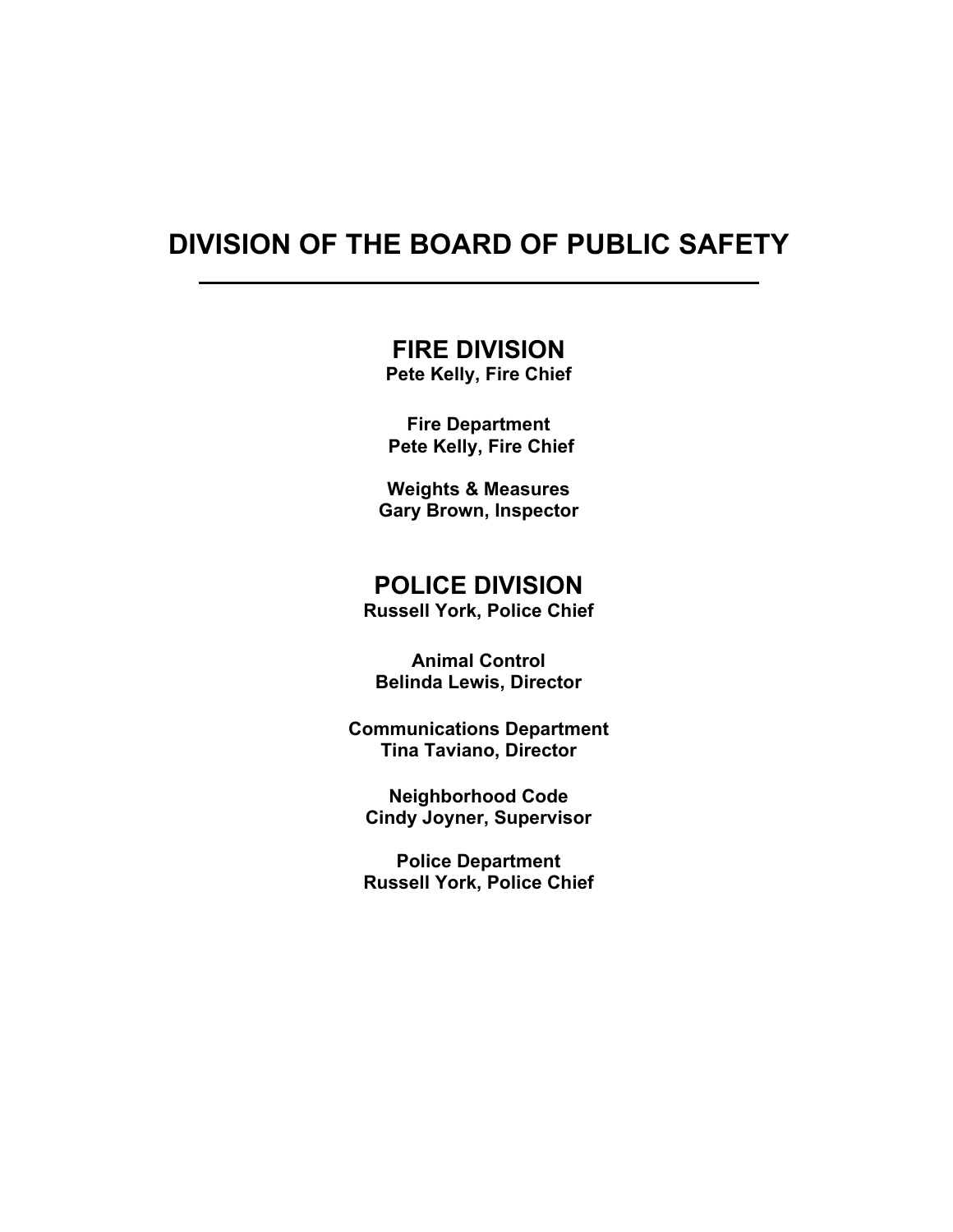

#### MISSION STATEMENT

The Fort Wayne Police Department, in partnership with our community, will strive to protect the life, property, and personal liberties of all individuals. We believe that the overall quality of life for all residents will improve through the deterrence of criminal activity and an understanding of the diversity of cultures within this community. Furthermore, we recognize the need for fair and impartial enforcement of the law with attention given the highest possible quality of service delivery to the community.

For Fiscal Year 2009, the Police Department will seek to replace approximately twelve (12) officers who have been lost through normal attrition. We also anticipate requesting permission to begin the hiring process for thirty (30) new officers. This request is driven by and would be contingent on the approval of the proposed "North IV-West" and "North IV-East annexations, which include neighborhoods in Perry, Cedar Creek, and St. Joseph Townships. If approved, this would result in the department having an authorized strength of 490 sworn officers.

The department's sworn and civilian personnel serve in a variety of ways. In addition to our highly visible uniformed first responders, other employees serve as detectives, lab technicians, undercover investigators, crime scene specialist, academy staff and administrative support. In addition to their regular duties, many officers also serve on specialized "call-out" teams.

The department's main headquarters is at the Police Operations Center located at 1320 East Creighton Avenue. We also utilize three division outposts. The outposts are located at Fire Station-17 (Getz Road); Fire Station-15 (Lima at Northland); and the Radio Repair Shop (Coliseum at Parnell). Additionally, we occupy offices at 1900 St. Mary's Avenue (old academy building) and the new Public Safety Academy, at Southtown Square.

The following is a brief description of the responsibilities unique to each division. Although they all have their individual characteristics and issues, they all share the common goal of improving the quality of life in the city of Fort Wayne.

#### NORTHWEST UNIFORM DIVISION

The Northwest Division provides uniform patrol services to all citizens and businesses within the northwest quadrant of the city. This division patrols approximately thirty-three square miles and serves a population nearing 64,000 residents. In addition to a wide range of neighborhoods and small businesses, there are a significant number of industrial parks and large shopping centers. This quadrant is also home to the Fort Wayne Children's Zoo and the Memorial Coliseum. Interstate Highway I-69 traverses the quadrant generating a variety of traffic and visitor safety issues. This division's Deputy Chief is also responsible for the Emergency Services Team (SWAT), the Critical Response Team (Hostage Negotiators) and the Bomb Squad. This D/C also serves as the department's special events coordinator and vehicle fleet manager.

2009 Priorities: Partner with Narcotics officers to increase highway drug interdiction efforts in an attempt to reduce the availability of illegal substances moving through our community via our major traffic corridors. This project will be initiated on a trial basis to evaluate the effectiveness of the program, with the possibility of developing a more-permanent team if successful.

> The Northwest quadrant realized several significant scrap metal thefts in 2008 and is anxious to reduce future occurrences; however, the ever-increasing value of scrap metals suggests that this type of crime will continue to rise. The Northwest Division would support the formation of a full-time unit tasked solely to deal with these types of thefts, as they normally require more surveillance and follow-up than a typical uniform officer can provide.

#### NORTHEAST UNIFORM DIVISION

The officers assigned to the Northeast Division patrol nearly twenty-six square miles and serve over 72,000 residents. Although this quadrant has the largest population in the city, it continues to enjoy the lowest Uniform Crime Report statistics. Although criminal activity has been traditionally low, new retail development and population changes have resulted in an increase of criminal activity throughout the quadrant. The Northeast Deputy Chief oversees the three Uniform Shift Commanders, and is the department's liaison to the PAL program. The current Northeast Deputy Chief also manages the department's team of certified Voice Stress (Truth Detection) operators.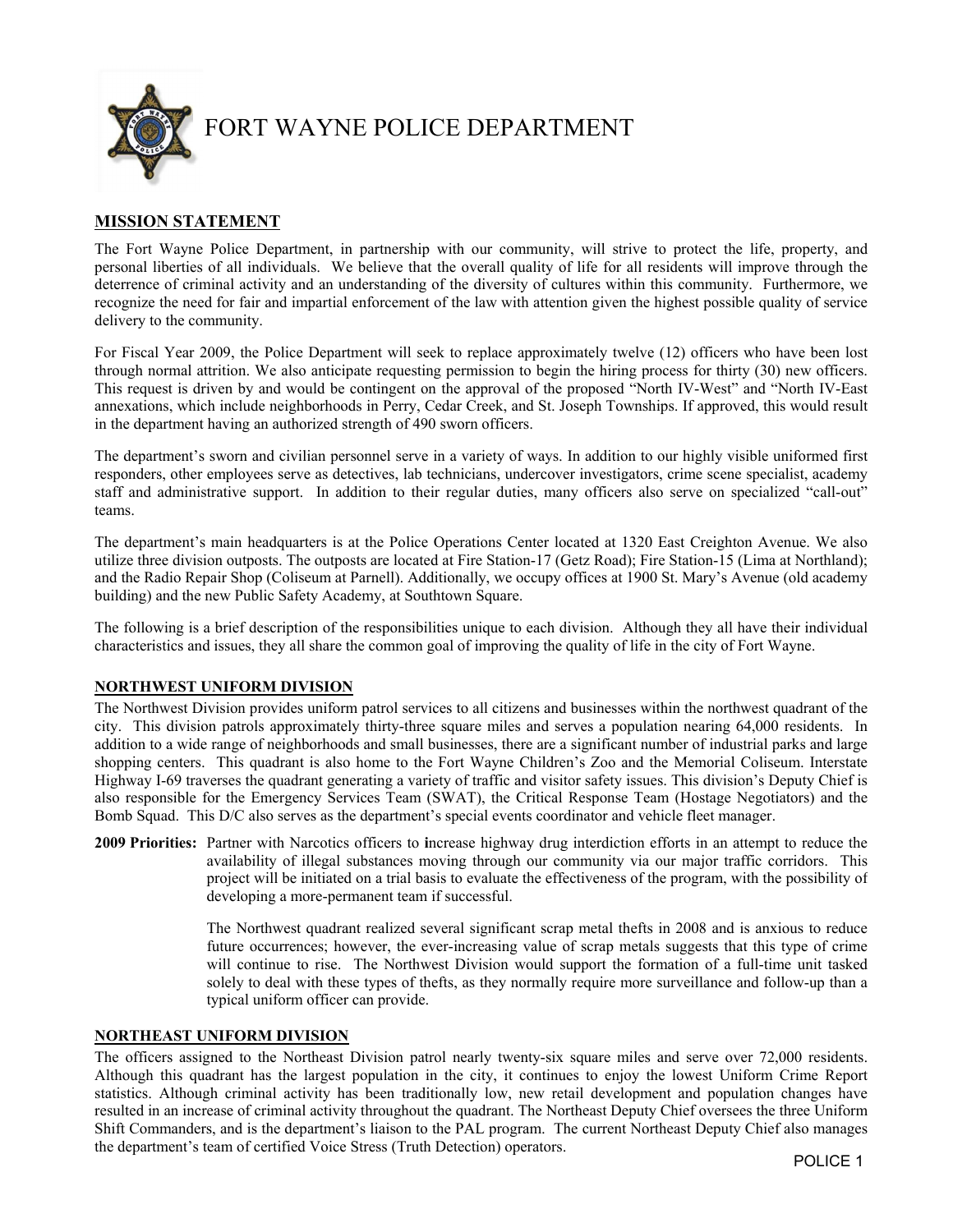2009 Priorities: The highest reported crime in the Northeast quadrant is thefts from vehicles. Although the department has produced public service announcements regarding this problem, too many residents fail to take these precautionary warnings seriously. Vehicles are left unlocked, with valuable items left in plan view, making them easy targets for the opportunist. We will continue to analyze these occurrences and attempt to accurately deploy focused-patrols with the expectation of identifying the perpetrators.

> Another Northeast issue is the increasing number of vacant/abandoned properties within the Northside Neighborhood Association. These properties often suffer from trespassing and vandalism problems which further escalate their rate of deterioration. Criminal activity tends to follow negligence. We will increase our interaction with Neighborhood Code Enforcement to address these problems by utilizing those ordinances designed to encourage property owners to make the necessary improvements.

#### SOUTHWEST UNIFORM DIVISION

The Southwest Division serves a diversified population of over 70,000 people. The older sections of the quadrant include portions of the downtown business district, as well as the Historic West-Central Neighborhood, the Fairfield/Creighton area and the Broadway corridor. The southern sectors of this quadrant include the neighborhoods of Foster Park, Indian Village, Elmhurst and Waynedale. Two years ago, the Aboite annexation significantly increased the total number square miles to be patrolled and also resulted in the inclusion of several miles of Interstate-69. The Lutheran Hospital complex, the Fort Wayne International Airport, the Grand Wayne Center, the Embassy Theater and the Allen County Public Library all result in a significant draw of non-residents into the quadrant. The Southwest Division Deputy Chief also manages the Fort Wayne Police Reserve Program and the K9 Program.

2009 Priorities: The Harrison Square project will result in some new public safety challenges for the Southwest Division. Although some of these "downtown" issues will be shared with the Southeast Division, we anticipate a significant increase in vehicle and pedestrian traffic during baseball games and other special events. If these downtown enhancements are to realize their intended success, there will be the need for increased public safety vigilance to prevent the criminal element from targeting visitors to this area.

> The Southwest Division would also like to provide more attention and service to various neighborhood associations, specifically the combined efforts of the Packard Area Planning Alliance.

#### SOUTHEAST UNIFORM DIVISION

The officers assigned to the Southeast quadrant provide service to approximately 50,000 residents who live within its 16.5 square miles. The Southeast quadrant encompasses that area of the city that lies south of the Maumee River and east of Calhoun Street. The northern end of this quadrant includes Headwaters Park and many downtown businesses, and the south end stretches to the city limits and includes the new Public Safety Academy at Southtown Square. Although the population and square miles patrolled by this division are the smallest of the other quadrants, their calls-for-service load is the highest. This quadrant has the largest population of residents who rent, rather than own their home. The Southeast Division Deputy Chief also oversees the personnel assigned to the Gang Unit and the Crime Prevention program.

2009 Priorities: A continued focus on reducing gang/youth violence. This includes assaults, illegal drug activity and illegal weapon possession. The officers of the Southeast Division continue work with the Gang Unit to identify and interact with individuals who are routinely found in the company of suspected gang members. By staying cognizant of who they are, what they drive, and where they live, we may be fortunate to prevent some criminal activity, or more-quickly identify and apprehend those who are not deterred by our intervention efforts.

> Continue to improve preliminary investigative efforts to reduce residential burglary occurrences. Assist the Southwest Division in the analysis, development, and implementation of public safety measures unique to the new Harrison Square development.

#### INVESTIGATIVE SUPPORT DIVISION

The Investigative Support Division (ISD) provides investigative support to all FWPD officers. ISD is staffed by detectives, technicians, and civilian personnel who provide long-term follow-up assistance to matters that can't be handled by the department's uniformed first-responders. This division is sub-divided into the Detective Bureau, the Juvenile Aid Section (and Missing Persons), the Vice and Narcotics Section, the Victim's Assistance Program, the Evidence and Property Section, the Crime Analysis Unit, the Police Laboratory, Crime Scene Management, and the Crime Stoppers Office. ISD personnel routinely interact with the Allen County Prosecutor, Child Protective Services, the Allen County Coroner, and other regional and federal law enforcement agencies to address the many varied complaints brought by the citizenry and the business community.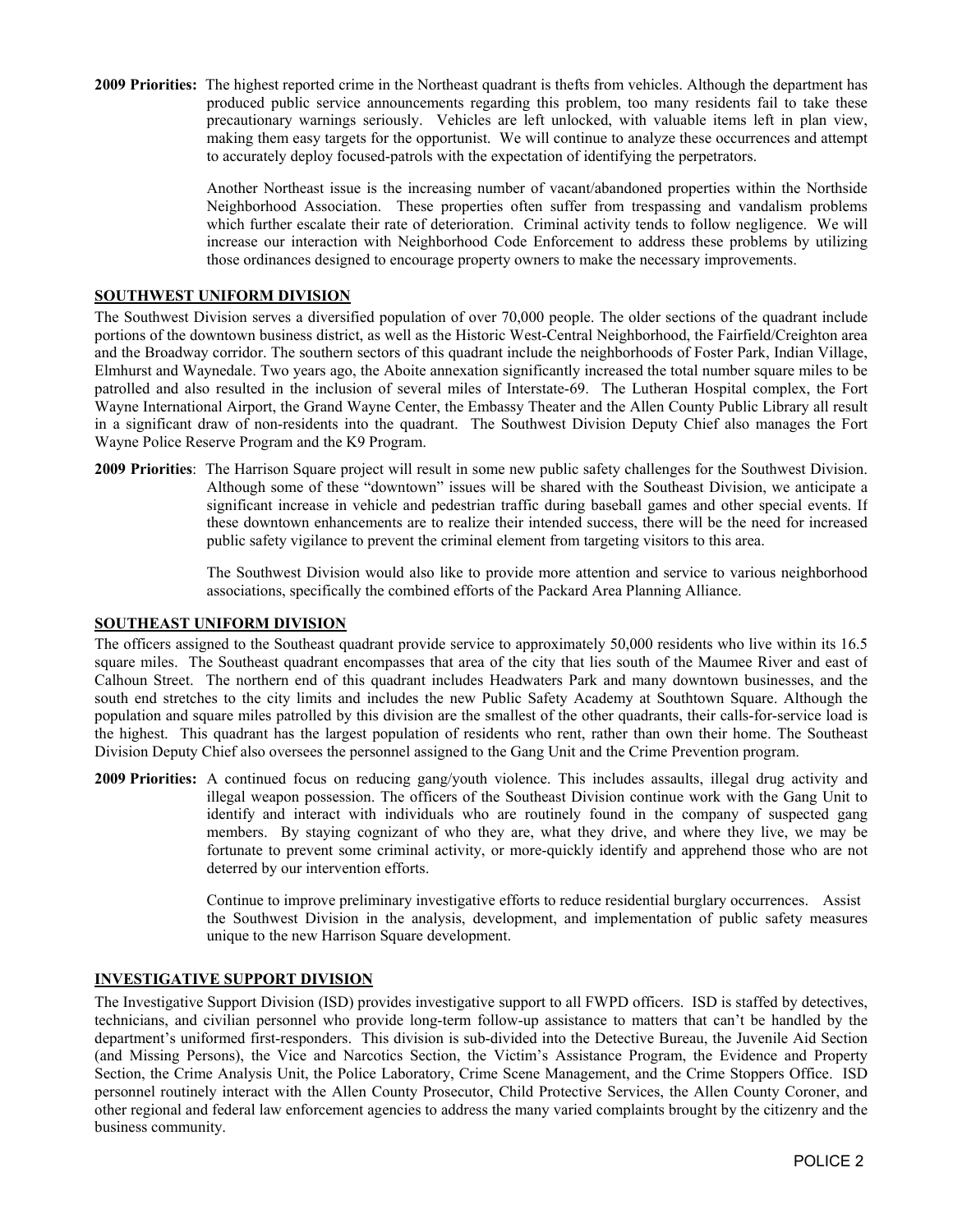2009 Priorities: Increase the number of investigators available for complaint follow-up. Recent changes to Indiana Criminal Code has resulted in the need to re-assign existing personnel to properly address and manage our Domestic Violence caseload. Domestic related calls for service are the second highest type of complaint received by the Fort Wayne Police Department, amounting to thousands of calls per year. Although many of these calls are resolved by our first-responders, a significant number require additional follow-up to insure proper resolution.

> Several technology improvements are also being considered and requested by the Investigative Support Division. 1.) Increase the number of computers available for their investigators. 2.) Purchase new digital mapping equipment to produce better detailed crime scene diagrams. 3.) Research available grants and long-term budgeting strategies for the purchase of a new palm print module for the Automated Fingerprint Identification System.

#### ADMINISTRATIVE SUPPORT DIVISION

The Administrative Support Division's primary responsibilities are those matters that encompass employee and community education. The Administrative Deputy Chief oversees the recruitment and testing process for new officers, and serves as the department's liaison the Indiana Law Enforcement Training Academy and the Public Safety Academy for Northeast Indiana. Other duties include management of the Crisis Intervention Team (C.I.T) to ensure effective interaction with the community's mental health providers. On average, FWPD officers respond to over 900 C.I.T calls per year, with approximately 400 of them involving the threat or attempt of suicide. The Administrative Support Division also manages the School Resource Officer Program, the School Child Safety (Safety Village) Program, the Student Police Program, the Quartermaster/Property Management Officer, and the Hispanic Liaison Program.

2009 Priorities: The Fort Wayne Police Training Center will initiate and complete training for the 16th Lateral Class comprised of approximately twelve officers. Additionally, four quarterly firearms qualifications, and additional in-service training will be presented to meet the increased State mandate of 24 hours of on-going education for our 460 officers. A first-line supervisor course is being developed and will be provided to all sergeants and lieutenants.

#### CHIEF'S ADMINISTRATIVE STAFF

The Chief's administrative staff consists of sworn and civilian personnel who assist with the business, property management and human resource issues inherent to an organization that employs over five hundred people.

The various groups that are part of the Chief's staff include:

Fiscal Affairs Director/ Payroll Grants and Research Neighborhood Response Team Office of Professional Standards / Internal Affairs Public Information Officer Information Systems and Technology Unit (Mobil Data Computers and all PD networks, links, programs, and hardware)

The Chief of Police also oversees the operation of Animal Control and the Communications/Information Systems Division. Although each group has a separate budget, the Director of each section is answerable to the Chief of Police who also serves as the co-director of Public Safety. Because of this arraignment, there is additional cost related to the Chief's (and his staff's) time to attend meetings, prepare reports or participate in the hiring, disciplining, and termination of these non-police employees. These two groups are responsible for a combined total of approximately 130 additional employees. The Communications/Information Systems Division consists of the 911 Communications Center, the Police Information Desk/ Records Section, and the Radio Repair Shop.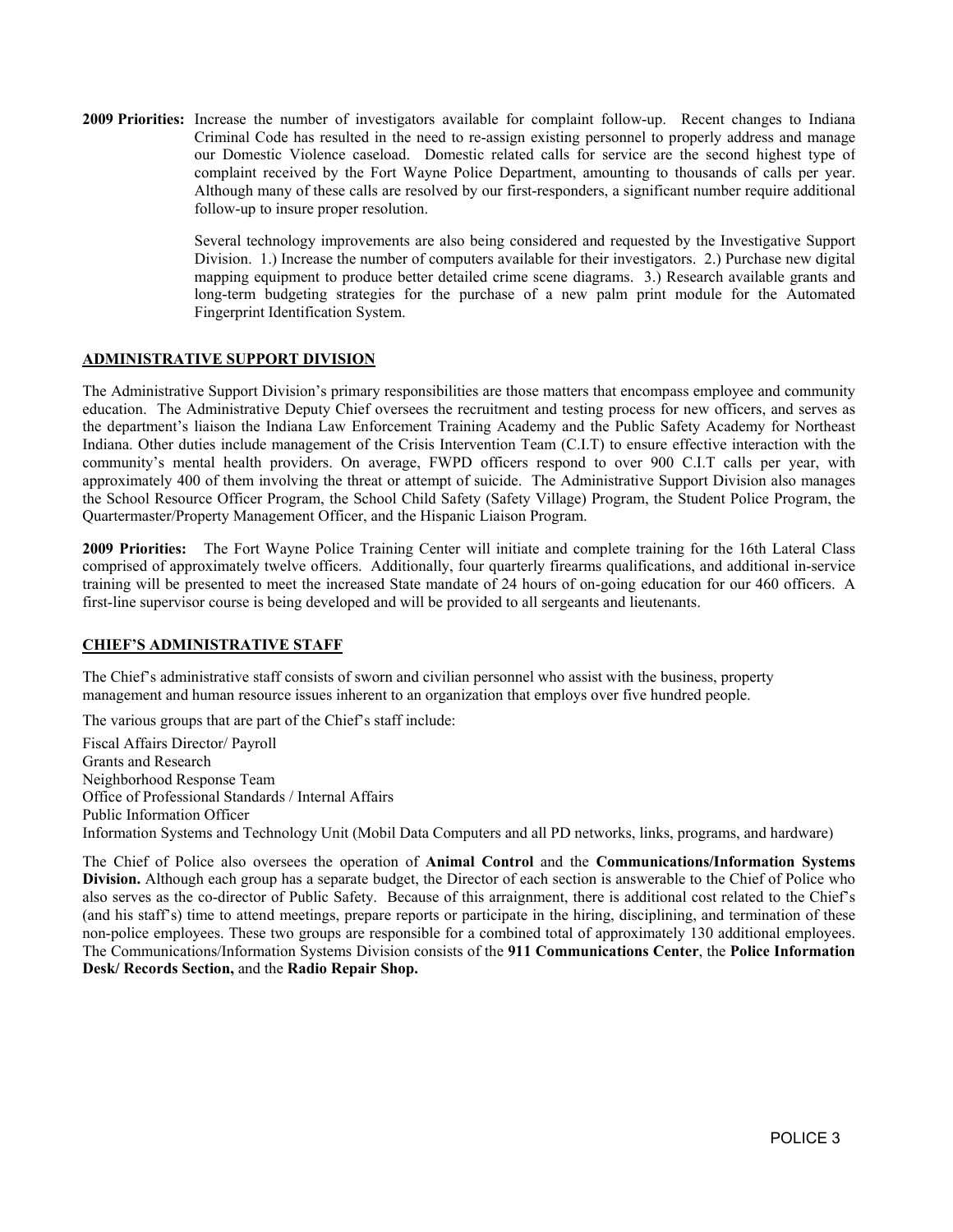# POLICE Dept # 0014 - 0100 2009 BUDGET COMPARISON

|                                     | 2007<br><b>ACTUAL</b> | <b>2008 ACTUAL</b><br>THRU<br>30-Jun-2008 | 2008 REVISED<br><b>BUDGET</b> | 2009<br><b>SUBMITTED</b> | \$ INCREASE<br>(DECREASE)<br>FROM 2008 APPR | % CHANGE<br><b>FROM 2008</b><br><b>APPR</b><br>TO 2009 |  |
|-------------------------------------|-----------------------|-------------------------------------------|-------------------------------|--------------------------|---------------------------------------------|--------------------------------------------------------|--|
| 5111 TOTAL WAGES                    | 26,227,212            |                                           | 27,815,909                    | 28,475,014               | 659,105                                     | 2.37%                                                  |  |
| 5131 PERF - EMPLOYERS SHARE         | 88,405                |                                           | 105,023                       | 116,622                  | 11,599                                      |                                                        |  |
| 5132 FICA                           | 434,483               |                                           | 466,141                       | 479,866                  | 13,725                                      |                                                        |  |
| 5133 SAFETY OFFICERS PENS-EMPLYR SH | 5,269,733             |                                           | 5,547,563                     | 5,468,491                | (79, 072)                                   |                                                        |  |
| 5134 LIFE MEDICAL & HEALTH INSURAN  | 3,978,000             |                                           | 4,482,000                     | 4,482,000                |                                             |                                                        |  |
| 5135 EMPLOYEE MEDICAL EXPENSES      | 47,085                |                                           | 48,000                        | 18,700                   | (29, 300)                                   |                                                        |  |
| 5136 UNEMPLOYMENT COMPENSATION      | 1,653                 |                                           | 29,262                        | 29,336                   | 74                                          |                                                        |  |
| 5137 WORKERS COMP INSURANCE         | 7,308                 |                                           | 7,612                         | 7,419                    | (193)                                       |                                                        |  |
| 5138 CLOTHING ALLOWANCE             | 782,310               |                                           | 741,592                       | 763,300                  | 21,708                                      |                                                        |  |
| 513A PERF - EMPLOYEES/PD BY CITY    | 42,434                |                                           | 45,010                        | 48,256                   | 3,246                                       |                                                        |  |
| 513B OFFICERS BONUS                 | 70,254                |                                           | 113,142                       | 113,140                  | (2)                                         |                                                        |  |
| 513D DENTAL REIMBURSEMENT           | 24,704                |                                           | 30,000                        | 30,000                   |                                             |                                                        |  |
| 513H HURT ON DUTY                   | 185,723               |                                           | 114,500                       | 156,500                  | 42,000                                      |                                                        |  |
| 513R RETIREES HEALTH INSURANCE      | 909,500               |                                           | 1,062,000                     | 1,062,000                |                                             |                                                        |  |
| 513T TRAINEE INSURANCE              | 111,000               |                                           |                               |                          |                                             |                                                        |  |
| <b>Total 5100</b>                   | \$38,179,804          | \$20,581,610                              | \$40,607,754                  | \$41,250,644             | \$642,890                                   | 1.58%                                                  |  |
| 5213 COMPUTER SUPPLIES              | 6,851                 |                                           | 4,000                         | 6,840                    | 2,840                                       |                                                        |  |
| 5219 OTHER OFFICE SUPPLIES          | 43,005                |                                           | 34,000                        | 42,996                   | 8,996                                       |                                                        |  |
| 5231 GASOLINE                       | 1,211,227             |                                           | 1,615,560                     | 1,617,560                | 2,000                                       |                                                        |  |
| 5232 DIESEL FUEL / FUEL OIL         | 3,005                 |                                           | 2,400                         | 4,200                    | 1,800                                       |                                                        |  |
| 5242 ANIMAL SUPPLIES                | 3,855                 |                                           | 4,800                         | 4,800                    |                                             |                                                        |  |
| 5244 LABORATORY SUPPLIES            | 12,293                |                                           | 15,000                        | 15,000                   |                                             |                                                        |  |
| 5246 HOUSEHOLD & CLEANING SUPPLIES  | 13,691                |                                           | 9,400                         | 13,200                   | 3,800                                       |                                                        |  |
| 5249 SPECIAL POLICE SUPPLIES        | 30,309                |                                           | 25,120                        | 30,000                   | 4,880                                       |                                                        |  |
| 5261 BLDG REPAIR & MAINT MATERIALS  | 1,620                 |                                           | 3,600                         | 3,600                    |                                             |                                                        |  |
| 5299 OTHER MATERIALS & SUPPLIES     | 71,053                |                                           | 70,859                        | 75,000                   | 4,141                                       |                                                        |  |
| 529C BUNKER GEAR/UNIFORMS           |                       |                                           | 10,750                        | 10,750                   |                                             |                                                        |  |
| 529V PROTECTIVE VEST                | 92,939                |                                           | 95,280                        | 95,280                   |                                             |                                                        |  |
| Total 5200                          | \$1,489,847           | \$922,587                                 | \$1,890,769                   | \$1,919,226              | \$28,457                                    | 1.51%                                                  |  |
| 5313 PERSONEL SERVICES              | 15,931                |                                           |                               |                          |                                             |                                                        |  |
| 5319 VETERINARY SERVICES            | 4,810                 |                                           | 6,000                         | 6,000                    |                                             |                                                        |  |
| 531E RANDOM DRUG TESTS              |                       |                                           | 8,000                         | 8,000                    |                                             |                                                        |  |
| 5322 POSTAGE                        | 9,272                 |                                           | 10,200                        | 10,200                   |                                             |                                                        |  |
| 5323 TELEPHONE & TELEGRAPH          | 71,215                |                                           | 75,600                        | 75,600                   |                                             |                                                        |  |
| 532C CELL PHONE                     | 2,643                 |                                           | 7,620                         | 7,920                    | 300                                         |                                                        |  |
| 532L LONG DISTANCE CHARGES          | 1,631                 |                                           | 2,400                         | 1,800                    | (600)                                       |                                                        |  |
| 532V VERIZON AIR CARDS              | 88,812                |                                           | 174,797                       | 164,052                  | (10, 745)                                   |                                                        |  |
| 5331 PRINTING OTHER THAN OFFC SUPPL | 13,745                |                                           | 20,000                        | 20,000                   | $\overline{\phantom{a}}$                    |                                                        |  |
| 5332 PUBLIC OF LEGAL NOTICES/ADVTER | 81                    |                                           |                               | 35                       | 35                                          |                                                        |  |
| 5333 PHOTOGRAPHY & BLUEPRINTING     | 1,612                 |                                           | 1,200                         | 1,200                    | $\overline{\phantom{a}}$                    |                                                        |  |
| 5342 LIABILITY INSURANCE            | 341,884               |                                           | 442,944                       | 258,117                  | (184, 827)                                  |                                                        |  |
| 5348 POLICE PROFFESSIONAL CLAIMS    | 128,220               |                                           | 129,000                       | 129,000                  |                                             |                                                        |  |
| 5351 ELECTRICITY                    | 96,657                |                                           | 93,000                        | 93,000                   |                                             |                                                        |  |
| 5352 NATURAL GAS                    | 72,805                |                                           | 75,000                        | 75,000                   |                                             |                                                        |  |
| 5353 WATER                          | 17,002                |                                           | 15,000                        | 16,200                   | 1,200                                       |                                                        |  |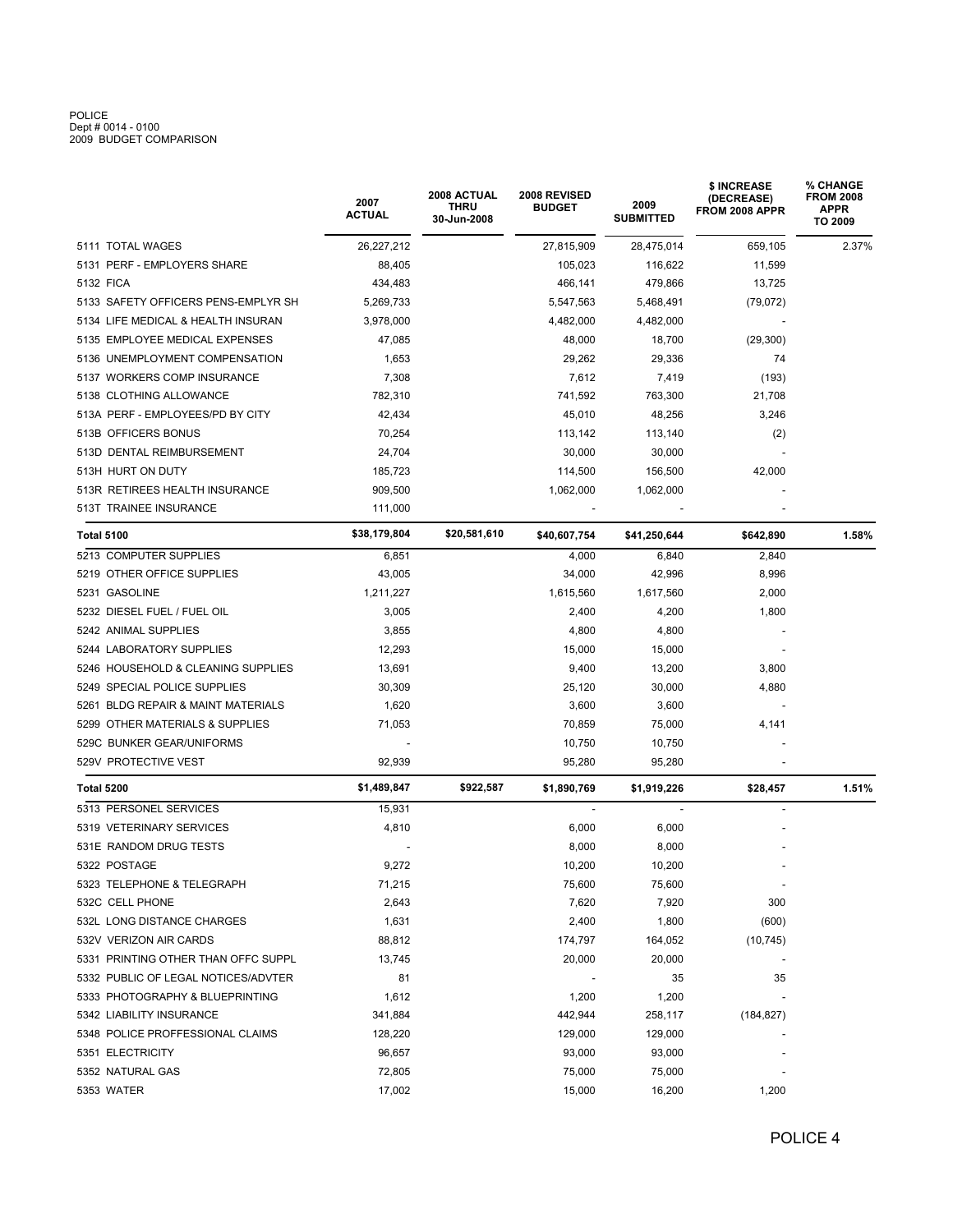# POLICE Dept # 0014 - 0100 2009 BUDGET COMPARISON

|                                     | 2007<br><b>ACTUAL</b> | 2008 ACTUAL<br><b>THRU</b><br>30-Jun-2008 | 2008 REVISED<br><b>BUDGET</b> | 2009<br><b>SUBMITTED</b> | \$ INCREASE<br>(DECREASE)<br>FROM 2008 APPR | % CHANGE<br><b>FROM 2008</b><br><b>APPR</b><br>TO 2009 |
|-------------------------------------|-----------------------|-------------------------------------------|-------------------------------|--------------------------|---------------------------------------------|--------------------------------------------------------|
| 5361 CONTRACTED BLDG & STRUCT REPAI | 4,689                 |                                           | 6,000                         | 6,000                    |                                             |                                                        |
| 5362 CONTRACTED VEHICLE REPAIR      | 10,850                |                                           | 15,000                        |                          | (15,000)                                    |                                                        |
| 5363 CONTRACTED OTHER EQUIPMT REPAI | 2,705                 |                                           | 11,000                        | 5,040                    | (5,960)                                     |                                                        |
| 5365 JANITORIAL & LAUNDRY SERVICE   | 55,280                |                                           | 66,000                        | 54,960                   | (11,040)                                    |                                                        |
| 5367 MAINT, AGREEMENT - SOFTWARE    |                       |                                           | 120,579                       | 123,800                  | 3,221                                       |                                                        |
| 5369 CONTRACTED SERVICE             | 217.860               |                                           | 160,439                       | 160,439                  |                                             |                                                        |
| 536N GARAGE CONTRACT - NONTARGET    | 179,325               |                                           | 204,000                       | 252,000                  | 48,000                                      |                                                        |
| 536T GARAGE CONTRACT - TARGET       | 1,085,832             |                                           | 1,152,732                     | 1,124,388                | (28, 344)                                   |                                                        |
| 5371 BUILDING RENTAL                | 206.194               |                                           | 239,701                       | 239,701                  |                                             |                                                        |
| 5374 OTHER EQUIPMENT RENTAL         | 7,056                 |                                           | 7,056                         | 7,056                    |                                             |                                                        |
| <b>CC BUILDING PARKING</b><br>5377  | 600                   |                                           | 600                           | 600                      |                                             |                                                        |
| 5391 SUBSCRIPTIONS AND DUES         | 11,342                |                                           | 10,000                        | 10,000                   |                                             |                                                        |
| 5396 INVESTIGATIONS                 | 78.773                |                                           | 79,500                        | 79,500                   |                                             |                                                        |
| 5399 OTHER SERVICES AND CHARGES     | 25,929                |                                           | 4,000                         | 24,960                   | 20,960                                      |                                                        |
| 539A OPERATING TRANSFER OUT         | 10,145                |                                           | 100,000                       | 110,000                  | 10,000                                      |                                                        |
| 539B MASTER LEASE                   | 2,008,119             |                                           | 2,657,625                     | 2,880,124                | 222,499                                     |                                                        |
| <b>Total 5300</b>                   | \$4,771,020           | \$2,852,477                               | \$5,894,993                   | \$5,944,692              | \$49,699                                    | 0.84%                                                  |
| 5441 PURCHASE OF VEHICLES           | 4,833                 |                                           | $\overline{\phantom{a}}$      |                          |                                             |                                                        |
| 5443 PURCHASE OF OFFICE EQUIPMENT   | 2.501                 |                                           | 39,000                        | 10,000                   | (29,000)                                    |                                                        |
| 5444 PURCHASE OF OTHER EQUIPMENT    | 83,665                |                                           | 358,500                       | 342,395                  | (16, 105)                                   |                                                        |
| 5445 PURCHASE OF COMPUTER EQUIP     | 23,779                |                                           | 72,622                        | 16,700                   | (55, 922)                                   |                                                        |
| <b>Total 5400</b>                   | \$114,779             | \$147,202                                 | \$470,122                     | \$369,095                | (\$101,027)                                 | $-21.49%$                                              |
| <b>Total</b>                        | \$44,555,450          | \$24,503,876                              | \$48,863,638                  | \$49,483,657             | \$620,019                                   | 1.27%                                                  |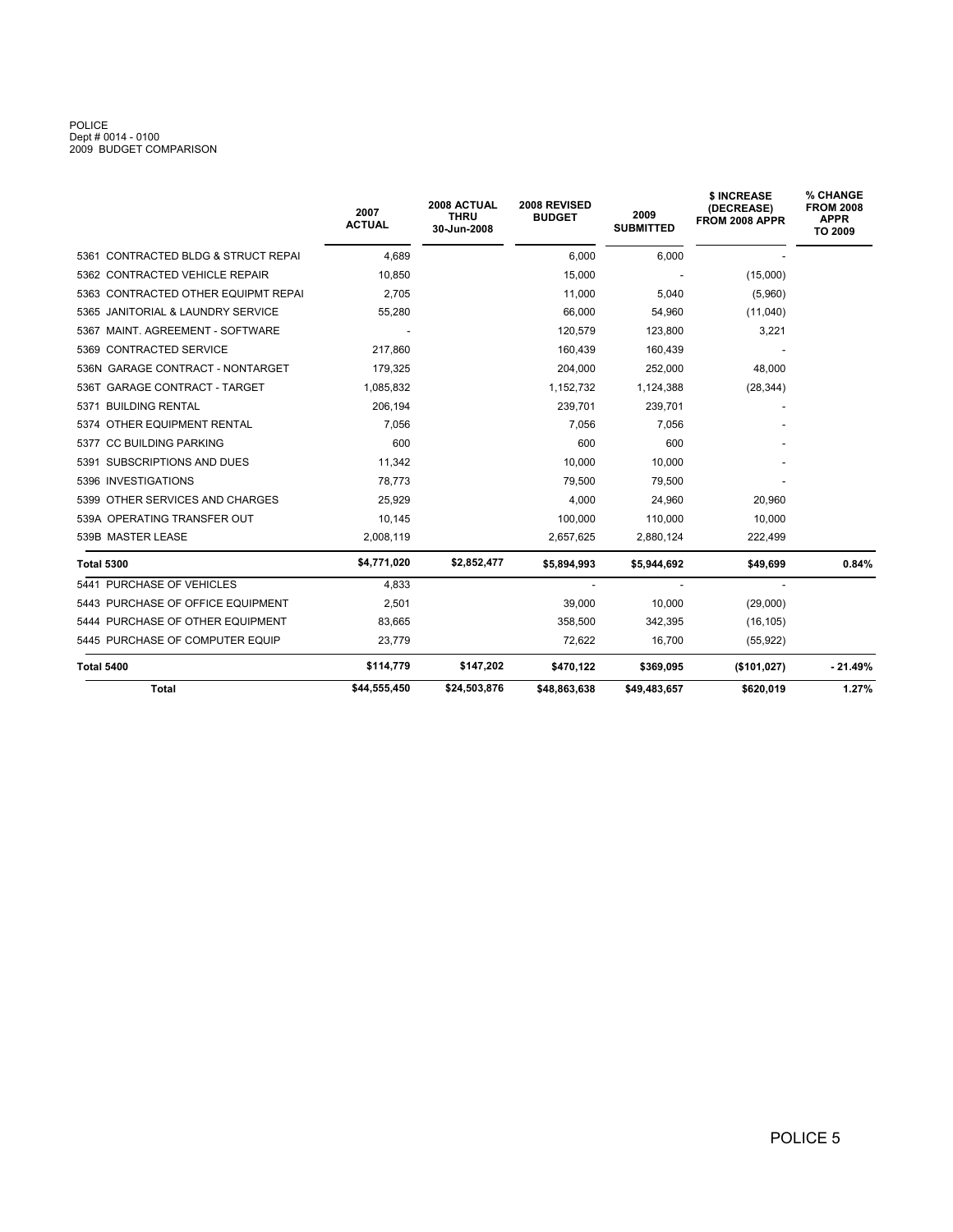| Police 2009-2013 Capital Improvement Program |                                                                                        |                                             |                                      |                 |                                        |           |           |  |  |  |  |
|----------------------------------------------|----------------------------------------------------------------------------------------|---------------------------------------------|--------------------------------------|-----------------|----------------------------------------|-----------|-----------|--|--|--|--|
|                                              | FUNDING SOURCE CODE:                                                                   | <b>GRP-Grant Pending</b><br>PT-Property Tax |                                      |                 |                                        |           |           |  |  |  |  |
|                                              | <b>CC-Cumulative Capital Fund</b>                                                      | LE-Lease                                    |                                      |                 | RB-Revenue Bond                        |           |           |  |  |  |  |
|                                              | <b>CDBG-Community Development Block Grant</b>                                          |                                             | InfraBd-Infrastructure Bond          |                 | ST-State Source                        |           |           |  |  |  |  |
|                                              | CEDIT-Co. Economic Development Income Tax                                              |                                             | <b>LRS-Local Roads &amp; Streets</b> |                 | <b>SU-Sewer Utility</b>                |           |           |  |  |  |  |
|                                              | <b>CO-County Source</b>                                                                | MISC-Miscellaneous                          |                                      |                 | SWU-Stormwater Utility                 |           |           |  |  |  |  |
|                                              | FED-Federal Source                                                                     |                                             | MVH-Motor Vehicle Highway            |                 | TIF-Tax Increment Financing            |           |           |  |  |  |  |
|                                              | <b>GOB-General Obligation Bond</b>                                                     |                                             | PCBF-Park Cumulative Bldg. Fund      |                 | UF-User Fee<br><b>WU-Water Utility</b> |           |           |  |  |  |  |
|                                              | <b>GRA-Grant Approved</b>                                                              | PS-Private Source                           |                                      |                 |                                        |           |           |  |  |  |  |
| Item#                                        | <b>Project Title &amp; Description</b>                                                 | <b>Funding</b><br><b>Source</b>             | 2009                                 | 2010            | Expenditure<br>2011                    | 2012      | 2013      |  |  |  |  |
| 1                                            | Purchase/Replacement of Vehicles                                                       |                                             | 1,619,503                            | 3,192,885       | 2,878,007                              | 3,213,072 | 3,210,979 |  |  |  |  |
|                                              | a. Marked                                                                              | LE                                          | 711,477                              | 1,436,625       | 1,347,571                              | 1,478,260 | 1,457,142 |  |  |  |  |
|                                              | 2009(48);2010(75);2011(67);2012(70);2013(69)                                           |                                             |                                      |                 |                                        |           |           |  |  |  |  |
|                                              | b. Equipment for Marked Units - includes video camera, radio,                          | LE                                          | 658,905                              | 1,472,550       | 1,233,939                              | 1,412,040 | 1,456,935 |  |  |  |  |
|                                              | computer, modem, console box, siren, etc. (5% inflation/yr)                            |                                             |                                      |                 |                                        |           |           |  |  |  |  |
|                                              | 2009 - 39 partial equip                                                                |                                             |                                      |                 |                                        |           |           |  |  |  |  |
|                                              | 2010 - 35 additional vehicles fully equipped; 40 partial equip                         |                                             |                                      |                 |                                        |           |           |  |  |  |  |
|                                              | 2011 - 67 replacement vehicles partial equipment replacement                           |                                             |                                      |                 |                                        |           |           |  |  |  |  |
|                                              | 2012 - 70 replacement vehicles partial equipment replacement                           |                                             |                                      |                 |                                        |           |           |  |  |  |  |
|                                              | 2013 - 69 replacement vehicles partial equipment replacement                           |                                             |                                      |                 |                                        |           |           |  |  |  |  |
|                                              | c. Unmarked (full police vehicle)                                                      | LE                                          | 120,099                              | 126,000         | 138,950                                | 145,901   | 153,195   |  |  |  |  |
|                                              | 2009 (7); 2010 (7); 2011 (7); 2012 (7); 2013 (7)                                       |                                             |                                      |                 |                                        |           |           |  |  |  |  |
|                                              | d. Equipment for Unmarked Units - includes lighting packages, misc.                    | LE                                          | 30,555                               | 32,081          | 33,691                                 | 35,378    | 37,142    |  |  |  |  |
|                                              | 2008 (24);2009 (21); 2010 (26);2011(21);2012(22)                                       |                                             |                                      |                 |                                        |           |           |  |  |  |  |
|                                              | e. AWD Van Replacement - Crime Scene                                                   | LE                                          | 24,674                               | 25,908          | 54,406                                 | 28,563    | 29,990    |  |  |  |  |
|                                              | 2009 (1); 2010 (1); 2011(2); 2012(1); 2013(1)<br>f. 4x4 SUV - Midsize and/or Full-size | LE                                          | 31,793                               | 33,571          |                                        |           |           |  |  |  |  |
|                                              | 2009 (1) DC; 2010 (1) EST                                                              |                                             |                                      |                 |                                        |           |           |  |  |  |  |
|                                              | g. Undercover                                                                          | LE                                          | 42,000                               | 66,150          | 69,450                                 | 72,930    | 76,575    |  |  |  |  |
|                                              | 2009 (2); 2010 (3); 2011(3); 2012(3); 2013(3)                                          |                                             |                                      |                 |                                        |           |           |  |  |  |  |
|                                              | h. Surveillance Equipped Minivan                                                       | FED/LE                                      |                                      |                 |                                        | 40,000    |           |  |  |  |  |
| $\overline{2}$                               | Miscellaneous Office Equipment/Computers                                               |                                             | 77,825                               | 95,725          | 48,825                                 | 110,575   | 41,825    |  |  |  |  |
|                                              | a. Chairs/Desks - Replacements                                                         |                                             | 10,000                               | 10,000          | 10,000                                 | 10,000    |           |  |  |  |  |
|                                              | b. Computers to include 17" Monitor, software                                          | PT<br>$\overline{cc}$                       | 28,825                               | 28,825          | 28,825                                 | 28,825    | 28,825    |  |  |  |  |
|                                              | 2009 (25);2010(25);2011(25);2012(25);2013(25)                                          |                                             |                                      |                 |                                        |           |           |  |  |  |  |
|                                              | c. Replacement of Printers                                                             |                                             | 6,000                                | 6,000           | 6,000                                  | 6,000     | 6,000     |  |  |  |  |
|                                              | d. HP 8550DN Color Printer                                                             | PT                                          |                                      | 5,000           |                                        |           |           |  |  |  |  |
|                                              | e. Forensic Examination Laptops for ISTU (2)                                           | cc                                          | 3,300                                |                 |                                        |           |           |  |  |  |  |
|                                              | f. Laptops for ISTU with Windows XP (3)                                                | $\overline{cc}$                             | 5,000<br>10,000                      |                 |                                        |           | 5,000     |  |  |  |  |
|                                              | g. Forensic Software/Hardware for New Technologies                                     | $\overline{cc}$                             | 4,000                                | 4,000           | 4,000                                  | 4,000     |           |  |  |  |  |
|                                              | h. Laptop Computers for NRT & CRT (4)<br>i. Trimble Recon Handheld PDA CRT (6)         | PT<br>PT                                    |                                      |                 |                                        | 15,000    |           |  |  |  |  |
|                                              | . Forensic Examination Computer Replacements                                           | cc                                          |                                      | 10,000          |                                        |           |           |  |  |  |  |
|                                              | k. Computer Upgrades with PDF Capabilities (Bomb)                                      | $\overline{cc}$                             |                                      | 31,900          |                                        |           |           |  |  |  |  |
|                                              | I. LCD Projectors                                                                      | PT                                          | 3,000                                |                 |                                        |           |           |  |  |  |  |
|                                              | m. Panasonic Ruggedized Laptop Computers-4 (CRT)                                       | cc                                          |                                      |                 |                                        | 18,000    |           |  |  |  |  |
|                                              | n. Smartboard                                                                          | cc                                          | 4,000                                |                 |                                        |           |           |  |  |  |  |
|                                              | o. Scanners (ISTU)                                                                     | PT                                          | 700                                  |                 |                                        |           |           |  |  |  |  |
|                                              | p. Blackberry Devices (ISTU)                                                           | PT                                          |                                      |                 |                                        |           | 2,000     |  |  |  |  |
|                                              | q. Panasonic Semi-Ruggedized Laptop Computers-4 (CRT)                                  | PT                                          | 3,000                                |                 |                                        | 10,000    |           |  |  |  |  |
|                                              | r. VeriPic 5 Additional Licenses                                                       | PT                                          |                                      |                 |                                        | 18,750    |           |  |  |  |  |
| 3                                            | <b>Building Needs</b>                                                                  |                                             | 32.600.000                           |                 |                                        |           |           |  |  |  |  |
|                                              | a. land acquisition for new facility                                                   | GOB                                         | 600,000                              |                 |                                        |           |           |  |  |  |  |
|                                              | b. New facility (building & furnishings)                                               | GOB                                         | 32,000,000                           |                 |                                        |           |           |  |  |  |  |
| 4                                            | Other Equipment                                                                        |                                             | 804,363                              | 1,080,892       | 611,694<br>8,580                       | 798,867   | 523,693   |  |  |  |  |
|                                              | a. Handguns - New Classes (20)                                                         |                                             |                                      |                 |                                        |           |           |  |  |  |  |
|                                              | b. Tasers 2009 (27); 2010 (27)<br>c. M-4 Upgrade Kits for M-16 Rifles (5/yr)           | PT<br>PT                                    | 24,111<br>2,500                      | 25,380<br>2,500 | 2,500                                  |           |           |  |  |  |  |
|                                              | d. MP-5 Sub Machinegun (3-Replacement) (EST)                                           | PT                                          |                                      |                 |                                        | 6,000     |           |  |  |  |  |
|                                              | e. Mobile Data Computers Replacements                                                  | LE                                          | 391,968                              | 391,968         | 391,968                                | 391,968   | 391,968   |  |  |  |  |
|                                              | 2009(72); 2010(72); 2011(72); 2012(72); 2013(72)                                       |                                             |                                      |                 |                                        |           |           |  |  |  |  |
|                                              | f. Level III Tactical Raid Vests 2010(35)                                              | FED                                         |                                      | 70,000          |                                        |           |           |  |  |  |  |
|                                              | g Ballistic Vests Level III - CRT 2012(8)                                              | PT                                          |                                      |                 |                                        | 12,000    |           |  |  |  |  |
|                                              | h. Replacement Batteries for POC Generators (2)                                        | PT                                          |                                      |                 |                                        | 3,160     |           |  |  |  |  |
|                                              | i. Tactical Audio Repeater (NRT)                                                       | PT                                          | 6,000                                |                 |                                        |           |           |  |  |  |  |
|                                              | j. Covert Audio Transmitters (NRT)                                                     | PT                                          | 6,000                                |                 |                                        |           |           |  |  |  |  |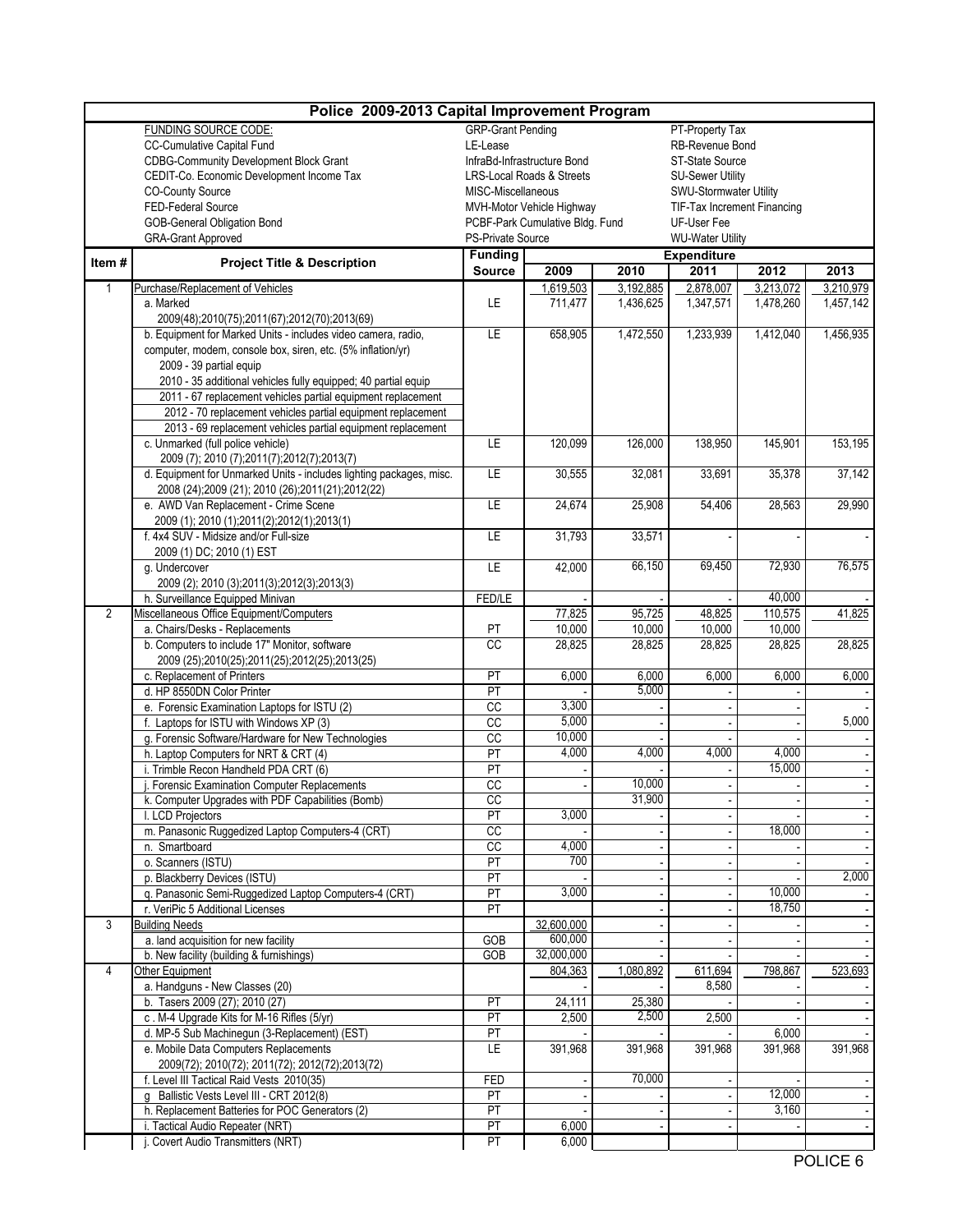| Police 2009-2013 Capital Improvement Program |                                                                                                                               |                          |                                             |                          |                             |                 |           |  |  |  |  |  |
|----------------------------------------------|-------------------------------------------------------------------------------------------------------------------------------|--------------------------|---------------------------------------------|--------------------------|-----------------------------|-----------------|-----------|--|--|--|--|--|
|                                              | FUNDING SOURCE CODE:                                                                                                          |                          | <b>GRP-Grant Pending</b><br>PT-Property Tax |                          |                             |                 |           |  |  |  |  |  |
|                                              | CC-Cumulative Capital Fund                                                                                                    | LE-Lease                 |                                             |                          | RB-Revenue Bond             |                 |           |  |  |  |  |  |
|                                              | <b>CDBG-Community Development Block Grant</b>                                                                                 |                          | InfraBd-Infrastructure Bond                 |                          | <b>ST-State Source</b>      |                 |           |  |  |  |  |  |
|                                              | CEDIT-Co. Economic Development Income Tax                                                                                     |                          | LRS-Local Roads & Streets                   |                          | <b>SU-Sewer Utility</b>     |                 |           |  |  |  |  |  |
|                                              | <b>CO-County Source</b>                                                                                                       | MISC-Miscellaneous       |                                             |                          | SWU-Stormwater Utility      |                 |           |  |  |  |  |  |
|                                              | FED-Federal Source                                                                                                            |                          | MVH-Motor Vehicle Highway                   |                          | TIF-Tax Increment Financing |                 |           |  |  |  |  |  |
|                                              | GOB-General Obligation Bond                                                                                                   |                          | PCBF-Park Cumulative Bldg. Fund             |                          | UF-User Fee                 |                 |           |  |  |  |  |  |
|                                              | <b>GRA-Grant Approved</b>                                                                                                     | PS-Private Source        |                                             |                          | <b>WU-Water Utility</b>     |                 |           |  |  |  |  |  |
| Item#                                        | <b>Project Title &amp; Description</b>                                                                                        | <b>Funding</b>           |                                             | <b>Expenditure</b>       |                             |                 |           |  |  |  |  |  |
|                                              |                                                                                                                               | <b>Source</b>            | 2009                                        | 2010                     | 2011                        | 2012            | 2013      |  |  |  |  |  |
|                                              | k.Digital Camera Replacements (original purchase 2004)                                                                        | PT                       |                                             | 25,000                   | 25,000                      | 25,000          | 25,000    |  |  |  |  |  |
|                                              | 2010(50);2011(50);2012(50);2013(50)                                                                                           |                          |                                             |                          |                             |                 |           |  |  |  |  |  |
|                                              | I. Radio Frequency Drive for Robot<br>m. Camera Equipment - Digital Video Equipment                                           | FED<br>PT                | 42,000<br>10,000                            |                          | 10,000                      |                 | 10,000    |  |  |  |  |  |
|                                              | n. ETGI Wireless Duplex Throw Box (CRT)                                                                                       | $\overline{PT}$          |                                             |                          | 7,500                       |                 |           |  |  |  |  |  |
|                                              |                                                                                                                               | PT                       |                                             |                          | 3,300                       |                 |           |  |  |  |  |  |
|                                              | o. Marti Digital Cellcast Units (NRT) 2011(1)                                                                                 | <b>MISC</b>              | 2,500                                       |                          | 2,500                       |                 | 2,500     |  |  |  |  |  |
|                                              | p. Range Block Replacements                                                                                                   | <b>MISC</b>              | 2,500                                       | 2,500                    |                             | 2,500<br>2,500  | 2,500     |  |  |  |  |  |
|                                              | q. Air Filtering system for Range                                                                                             |                          |                                             | 2,500                    | 2,500                       |                 |           |  |  |  |  |  |
|                                              | r. Covert Narrowband Compliant Transmitters (V/N)<br>s. Tiger Cam IP Video Surveillance System (V/N)                          | <b>FED</b><br><b>FED</b> | 7,500<br>7,000                              |                          |                             |                 |           |  |  |  |  |  |
|                                              | t. Canon XL Series CCD Camcorder (V/N)                                                                                        | <b>FED</b>               | 5,000                                       |                          |                             |                 |           |  |  |  |  |  |
|                                              | u. AED Defibrillator Units 4/yr                                                                                               | PT                       | 5,348                                       | 5,615                    | 5,896                       | 6,191           | 6,500     |  |  |  |  |  |
|                                              | v. Copier (purchased) 2012 (1-Ops); 2013 (1-Adm)                                                                              | PT                       |                                             |                          |                             | 10,000          | 10,000    |  |  |  |  |  |
|                                              | w. K9 replacements - 2009(2); 2012(3)                                                                                         | PT                       | 14,000                                      |                          |                             | 24,000          |           |  |  |  |  |  |
|                                              | x. Radar Units (12/yr)                                                                                                        | PT                       | 28,980                                      | 30,429                   | 31,950                      | 33,548          | 35,225    |  |  |  |  |  |
|                                              | y. Finger Print & Palm Print File Cabinet                                                                                     | PT                       | 2,000                                       |                          |                             |                 |           |  |  |  |  |  |
|                                              | z. Simrad Night Vision Riflescopes with Adapter Kits (2)                                                                      | PT                       |                                             | 9,000                    |                             |                 |           |  |  |  |  |  |
|                                              | aa. Fume Hood for Laboratory (Replacement)                                                                                    | PT                       | 20,000                                      |                          |                             |                 |           |  |  |  |  |  |
|                                              | ab. Universal Night Sites plus Rifle Mount (EST)                                                                              | PT                       | 12,000                                      |                          |                             |                 |           |  |  |  |  |  |
|                                              | ac. Baker Batshield Ballistic Shield                                                                                          | $\overline{PT}$          | 2,000                                       |                          |                             |                 |           |  |  |  |  |  |
|                                              | ad. Fiber Optic Video Scope (VN)                                                                                              | <b>FED</b>               | 3,500                                       |                          |                             |                 |           |  |  |  |  |  |
|                                              | ae. Thermal Imaging Unit (V/N)                                                                                                | <b>FED</b>               |                                             | 15,000                   |                             |                 |           |  |  |  |  |  |
|                                              | af. Video Repeater Unit (V/N)                                                                                                 | <b>FED</b>               |                                             | 10,000                   |                             |                 |           |  |  |  |  |  |
|                                              | ag. Television Monitors (3) (CRT)                                                                                             | PT                       |                                             |                          |                             | 3,000           |           |  |  |  |  |  |
|                                              | ah. Level III-A Ballistic Helmets (35)                                                                                        | PT                       |                                             |                          | 14,000                      |                 |           |  |  |  |  |  |
|                                              | ai. Digital Audio Repeater (VN)                                                                                               | <b>FED</b>               |                                             |                          | 6,000                       |                 |           |  |  |  |  |  |
|                                              | aj. Olympus WS-100 Digital Voice Recorders (V/N)                                                                              | <b>FED</b>               |                                             |                          | 4,500                       |                 |           |  |  |  |  |  |
|                                              | ak. Radio Direction Finding System (V/N)                                                                                      | PT                       |                                             | $\overline{\phantom{a}}$ | 8,000                       |                 |           |  |  |  |  |  |
|                                              | al. Nikon S5 Digital Cameras (V/N)                                                                                            | FED                      |                                             |                          | 1,500                       |                 |           |  |  |  |  |  |
|                                              | am. Phonak MicroEar Systems (V/N)                                                                                             | <b>FED</b>               |                                             |                          | 2,000                       |                 |           |  |  |  |  |  |
|                                              | an. DVD Playback Station (V/N)                                                                                                | PT                       |                                             |                          | 500                         |                 |           |  |  |  |  |  |
|                                              | ao. Forensic Audio Software Tool (V/N)                                                                                        | PT                       |                                             |                          | 2,500                       |                 |           |  |  |  |  |  |
|                                              | ap. Wireless Video Surveillance (CRT/NRT)                                                                                     | PT                       |                                             |                          |                             | 180,000         |           |  |  |  |  |  |
|                                              | aq. Magnet Mount GPS Trackcing Units (3-NRT)                                                                                  | PT                       |                                             |                          |                             | 15,000          |           |  |  |  |  |  |
|                                              | ar. Night Vision Units - Generation 4 (3-NRT)                                                                                 | PT                       | 15,000                                      | 15,000                   |                             |                 |           |  |  |  |  |  |
|                                              | as. FLIR Devices 2010(2); 2011(1)                                                                                             | PT                       | 26,000                                      |                          | 13,000                      |                 |           |  |  |  |  |  |
|                                              | at. Video Surveillance Suites (3 NRT)                                                                                         | PT                       |                                             | 30,000                   |                             |                 |           |  |  |  |  |  |
|                                              | au. Direct Link Crisis Negotiation Camera System (CRT)                                                                        | PT                       |                                             | 25.000                   |                             |                 |           |  |  |  |  |  |
|                                              | av. Motorola Ear Piece Units (NRT)                                                                                            | PT                       | 3,600                                       |                          |                             |                 |           |  |  |  |  |  |
|                                              | aw. Wireless Loud Speakers (2 - NRT)                                                                                          | PT                       | 2,000                                       |                          |                             |                 |           |  |  |  |  |  |
|                                              | ax. Replacement Throw Phone                                                                                                   | PT<br>PT                 |                                             | 3,000                    |                             |                 |           |  |  |  |  |  |
|                                              | ay. Imaging System Upgrade<br>az.12 Ibridge for Analyst Notebook Connection (V/N)<br>ba. Complete Communication System (Bomb) |                          |                                             |                          | 50,000                      |                 |           |  |  |  |  |  |
|                                              |                                                                                                                               |                          |                                             |                          |                             |                 | 40,000    |  |  |  |  |  |
|                                              |                                                                                                                               |                          | 65,000                                      |                          |                             |                 |           |  |  |  |  |  |
|                                              | bb. Hook & Line Backpack System                                                                                               | PT                       | 6,000                                       |                          |                             |                 |           |  |  |  |  |  |
|                                              | bc. Bomb Suit (Replacement)                                                                                                   | PT                       |                                             | 18,000                   | 18,000                      |                 |           |  |  |  |  |  |
|                                              | bd. AFIS Upgrade                                                                                                              | PT                       |                                             | 400,000                  |                             |                 |           |  |  |  |  |  |
|                                              | be. GPS Crime Scene Sketching Kit                                                                                             | PT                       | 25,000                                      |                          |                             |                 |           |  |  |  |  |  |
|                                              | bf. Mobile Shelving Units for Property Room Storage                                                                           | PT                       | 66,856                                      |                          |                             |                 |           |  |  |  |  |  |
|                                              | bg Motorola Encrypted Radios (6-NRT)                                                                                          | PT                       |                                             |                          |                             | 30,000          |           |  |  |  |  |  |
|                                              | bh. Mast Antennae w/pan Tilt Camera for TOC (EST)                                                                             | PT                       |                                             |                          |                             | 40,000          |           |  |  |  |  |  |
|                                              | bi. "B" WMD Fiber Suits OSHA Level (60) (EST)                                                                                 | PT                       |                                             |                          |                             | 12,000<br>2,000 |           |  |  |  |  |  |
| <b>TOTAL</b>                                 | bj. Fiber Optic Camera System (EST)                                                                                           | PT                       | 35,101,691                                  | 4,369,502                |                             | 4,122,514       | 3,776,497 |  |  |  |  |  |
|                                              |                                                                                                                               |                          |                                             |                          | 3,538,526                   |                 |           |  |  |  |  |  |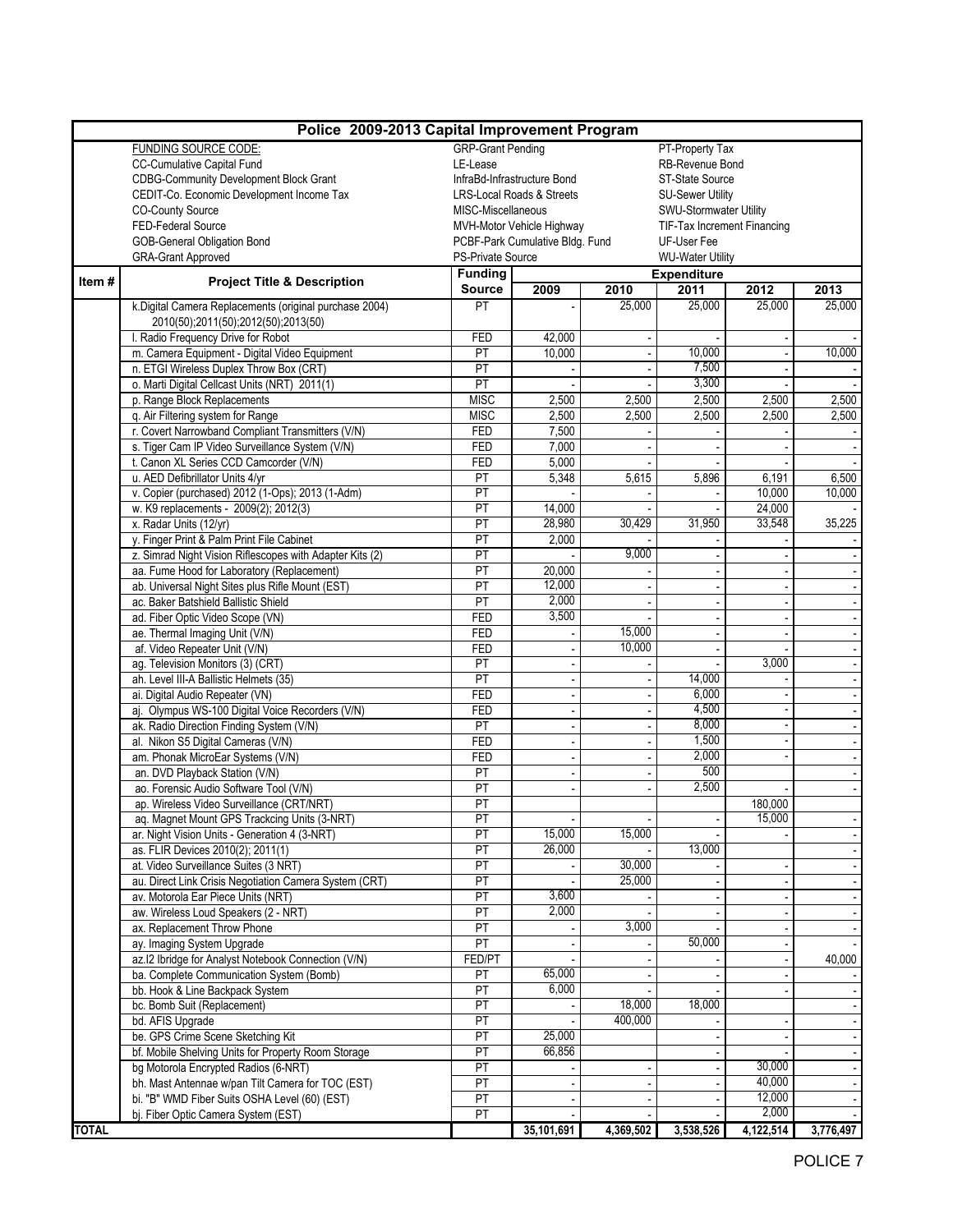|       | Police 2009-2013 Capital Improvement Program  |                                 |      |      |                         |                             |      |  |  |  |  |  |
|-------|-----------------------------------------------|---------------------------------|------|------|-------------------------|-----------------------------|------|--|--|--|--|--|
|       | <b>FUNDING SOURCE CODE:</b>                   | <b>GRP-Grant Pending</b>        |      |      | PT-Property Tax         |                             |      |  |  |  |  |  |
|       | <b>CC-Cumulative Capital Fund</b>             | LE-Lease                        |      |      | RB-Revenue Bond         |                             |      |  |  |  |  |  |
|       | <b>CDBG-Community Development Block Grant</b> | InfraBd-Infrastructure Bond     |      |      |                         | ST-State Source             |      |  |  |  |  |  |
|       | CEDIT-Co. Economic Development Income Tax     | LRS-Local Roads & Streets       |      |      | <b>SU-Sewer Utility</b> |                             |      |  |  |  |  |  |
|       | <b>CO-County Source</b>                       | MISC-Miscellaneous              |      |      | SWU-Stormwater Utility  |                             |      |  |  |  |  |  |
|       | FED-Federal Source                            | MVH-Motor Vehicle Highway       |      |      |                         | TIF-Tax Increment Financing |      |  |  |  |  |  |
|       | GOB-General Obligation Bond                   | PCBF-Park Cumulative Bldg. Fund |      |      | UF-User Fee             |                             |      |  |  |  |  |  |
|       | <b>GRA-Grant Approved</b>                     | <b>PS-Private Source</b>        |      |      | <b>WU-Water Utility</b> |                             |      |  |  |  |  |  |
| Item# | <b>Project Title &amp; Description</b>        | Funding                         |      |      | <b>Expenditure</b>      |                             |      |  |  |  |  |  |
|       |                                               | Source                          | 2009 | 2010 | 2011                    | 2012                        | 2013 |  |  |  |  |  |

The Fort Wayne Police Department continues to be committed to the philosophy of partnering with the community to reduce crime and improve the quality of life in our neighborhoods.

Vehicles continue to be the largest acquisition request of the Fort Wayne Police Department. With the unknown tax situation, we have scaled back our purchases for this 5 year CIP cycle. It is unknown how the increased mileage on vehicles will impact our nontarge budget costs. In years 2009 and 2010, we add additional vehicles for the new classes hired in 2007 who are eligible for take home vehicles. All other vehicles being requested are for replacement and have exceeded the indicators for replacement.

Computer crimes have become one of the fastest growing crimes. In order to investigate these crimes it will require additional specialty computers and software.

The department's need for miscellaneous equipment continues each year with requests for additional and/or replacement equipment. All requests are for items that will assist the department in deterring and solving crimes, and providing safety for our employees and citizens we serve.